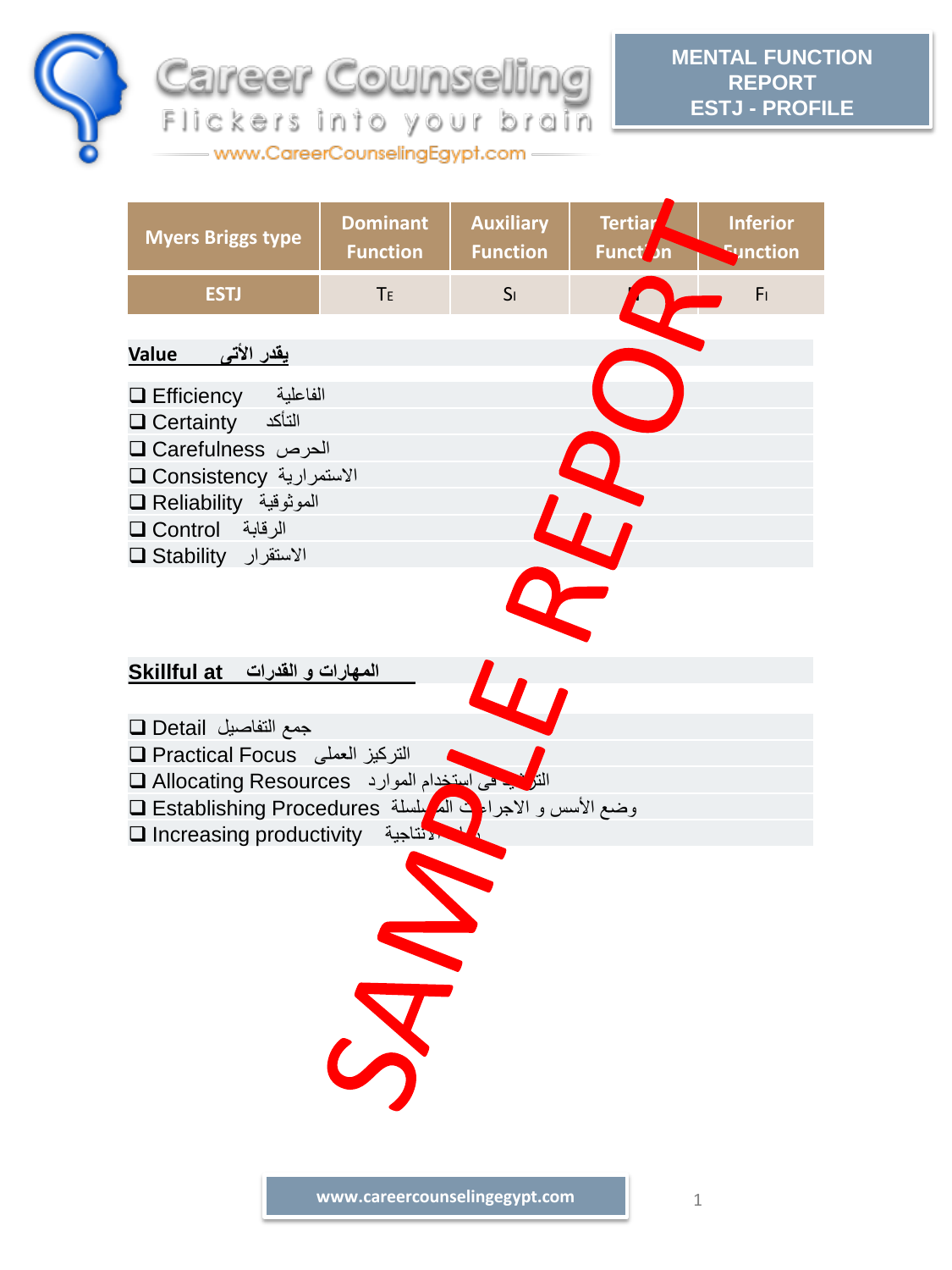

**MENTAL FUNCTION REPORT ESTJ - PROFILE**

**Myers Briggs type Dominant Function Auxiliary Function Tertiar Funct Inferior Function ESTJ** TE ISI NEWSLET  **مفتاح الشخصية Keys**  $\Box$  Be brief فنتصر  $\Box$ أن تكون متسلسل Sequential Be أن تكون متحمل للمسئولية responsible Be **أكثر االهتمامات Concerns Main** Measurability - charts, statistics, etc. االحصاء ,البيانية الرسوم ,القياس To control cost التكاليف من الحد اعداد جدوال زمنية للعمل schedules work Draw تطبيق الطرق المتعارف عليها و المجربة مسبقا methods Proven Apply Find Solution to problems at hand الحالية للمشاكل حلول ايجاد اتباع اجرادات م<mark>ن</mark>ظقية متسلسلة G Follow Sequence and Order ا  **أكثر االسئلة التى تشغل ذهنك Questions Frequent** How will it be done? االنجاز؟ يتم كيف متى سوف يتحقق االنجاز؟ ?when By ما هى التكلفة المصاحبة لغلك الأعلام التكلفة المصاحبة لمناسب النجاز؟ . السبت العدم السببة التجارية ال

**Career Counseling** 

Flickers into your brain www.CareerCounselingEgypt.com